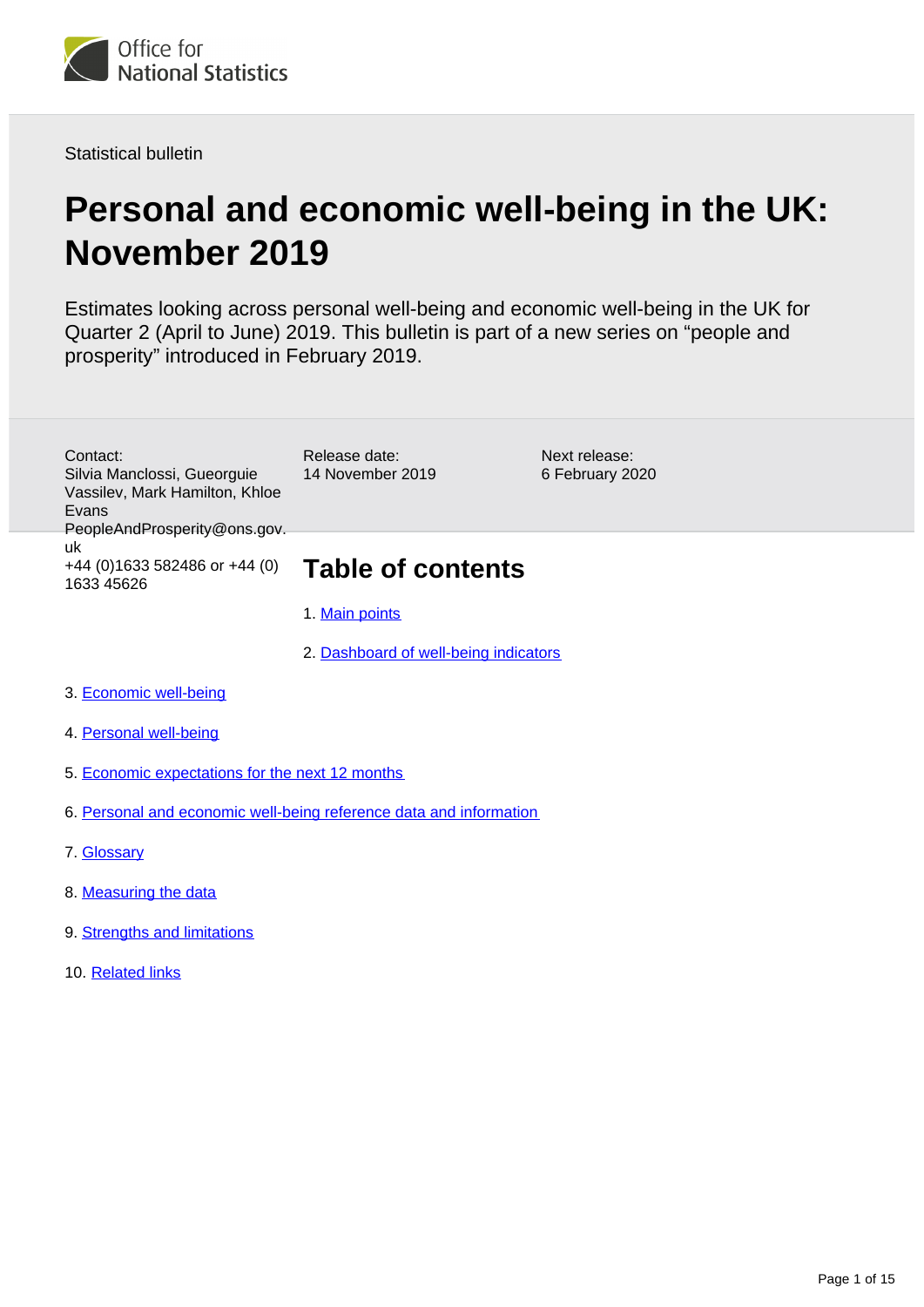# <span id="page-1-0"></span>**1 . Main points**

- All of the economic well-being measures, including real household income, spending and financial wealth per head, grew in the three months to June 2019 compared with the same quarter last year.
- In terms of how we are feeling about our lives, average anxiety ratings increased in Quarter 2 2019 compared with the same quarter last year, while average ratings of life satisfaction, perceptions that the things we do in life are worthwhile, and happiness remained unchanged.
- The proportion of people reporting levels of high anxiety in Quarter 2 2019 was 21.2%, which was an increase of 1.7 percentage points compared with the same quarter last year.
- In the quarter ending June 2019, the household debt to income ratio increased, driven by the value in outstanding long-term loans such as mortgages.
- Although people's views of their own personal finances remained positive, expectations for both the general economic outlook and concerns about unemployment in the year ahead worsened compared with the same quarter last year.

This is the first time that we are publishing quarterly data for the personal well-being figures as Experimental Statistics, providing a more timely picture comparable with economic well-being statistics.

# <span id="page-1-1"></span>**2 . Dashboard of well-being indicators**

The dashboard below provides information on the main changes and historical trends over time for the main personal and economic well-being measures.

### **Notes:**

1.p.p refers to percentage point change.

2."Compared with last year" refers to Q2 (Apr to June) 2019 compared with Q2 (Apr to June) 2018.

3."Change in aggregate balance compared with last year" refers to June 2019 compared with June 2018.

4."Compared with previous year" refers to 2018-19 compared with 2017 to 18.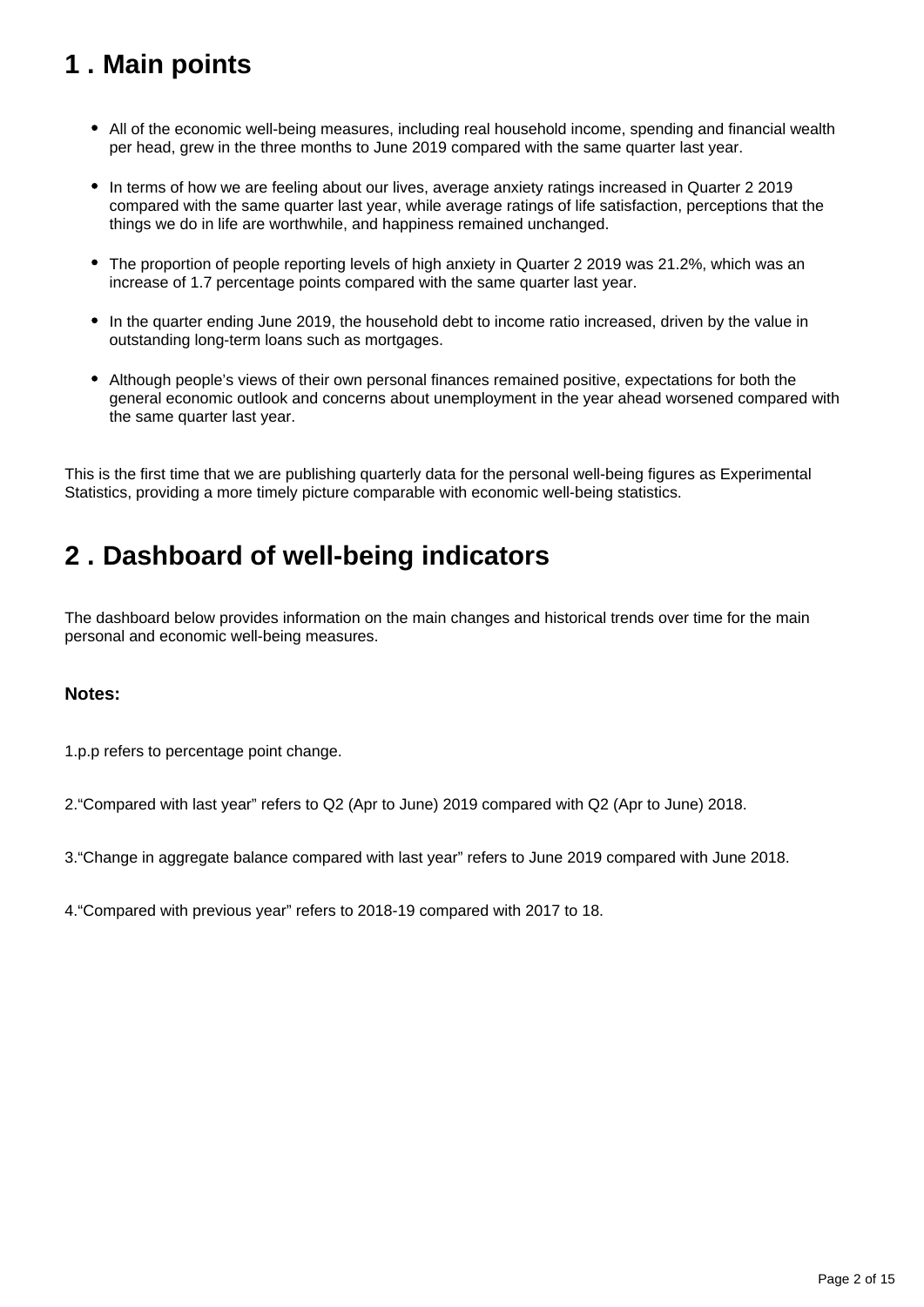# <span id="page-2-0"></span>**3 . Economic well-being**

### **Figure 1: Most measures of economic well-being increased in the quarter ending June 2019**

### **Index (Quarter 3 2016 = 100), UK, Quarter 2 (April to June) 2014 to Quarter 2 2019**

Figure 1: Most measures of economic well-being increased in the quarter ending June 2019

Index (Quarter 3 2016 = 100), UK, Quarter 2 (April to June) 2014 to Quarter 2 2019



### **Source: Office for National Statistics – UK National Accounts**

#### **Notes:**

- 1. Quarter 3 2016 = 100.
- 2. Net national disposable income per head is similar to GDP but it takes into account the depreciation of assets – such as the day-to-day wear and tear on vehicles and machinery – and the income generated by foreign-owned businesses in the UK, but includes the money made by UK companies based in other countries.
- 3. Real Household disposable income per head is the total amount of money that households have to spend on consumption, or to save and invest, after taxes, national insurance, pension contributions and interest have been paid, divided by the number of people.
- 4. Real household spending per head is household spending adjusted for the prices of goods and services, divided by the total population.
- 5. Household net financial wealth per head is the financial assets people hold (such as current and savings accounts and investments) less the liabilities they owe (for example, loans and mortgages) per average person in the UK.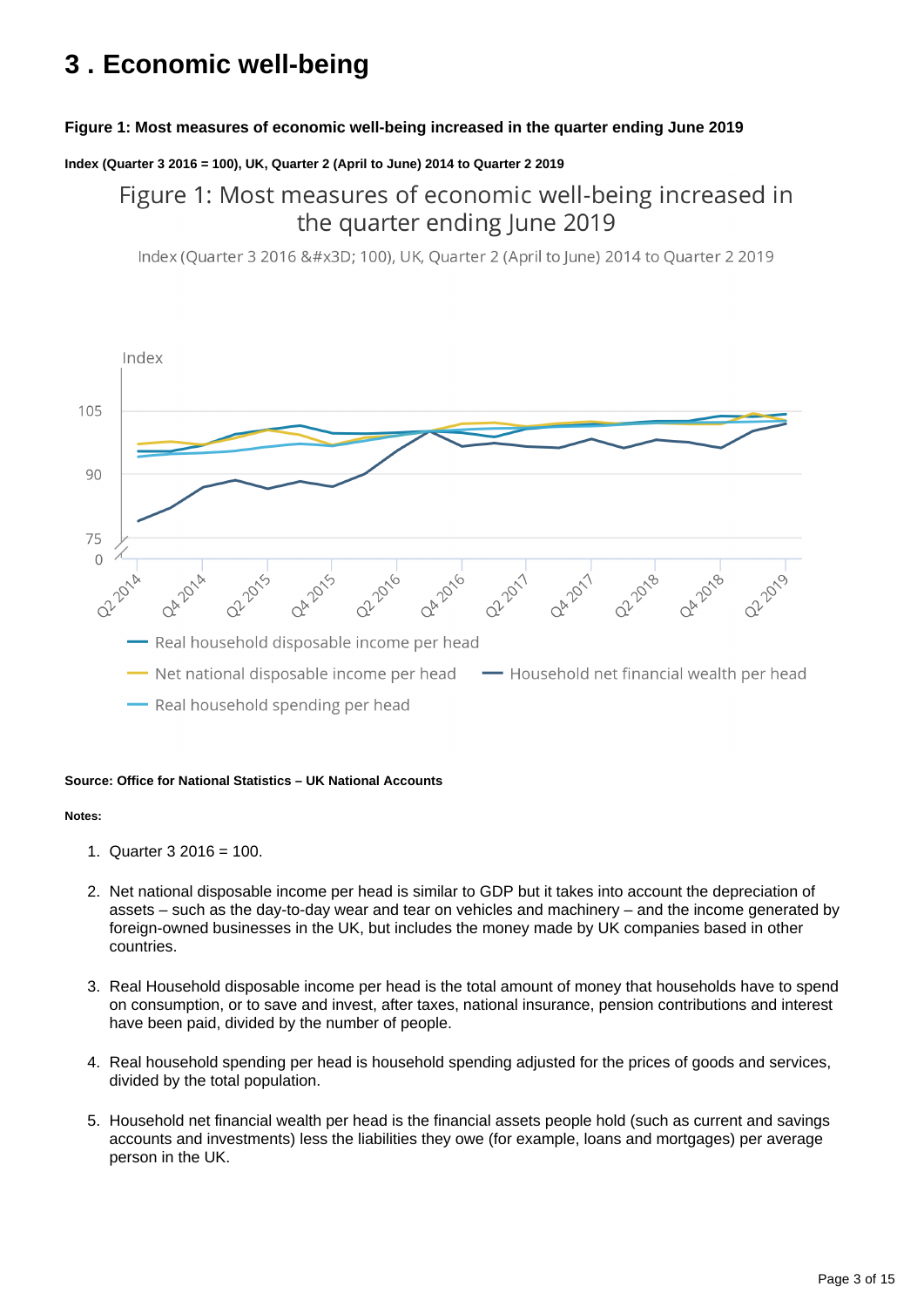As shown in Figure 1, all main measures of economic well-being increased in Quarter 2 (Apr to June) 2019 when compared with the same quarter a year ago. Net financial wealth per head increased the most, at 3.8%, compared with the same quarter a year ago. This was mostly driven by an increase in holdings of currency and deposits, the value of equity and investment fund shares, and pension schemes. It is worth noting that net financial wealth is more unequally distributed across the UK than income and other types of wealth such as property, physical, or private pension wealth. According to our latest [Wealth in Great Britain](https://www.ons.gov.uk/peoplepopulationandcommunity/personalandhouseholdfinances/incomeandwealth/bulletins/wealthingreatbritainwave5/2014to2016) release, net financial wealth was the wealth component with the highest inequality in the latest period of July 2014 to June 2016, with a Gini coefficient of 0.91. This means that, although this measure increased for UK households as a whole, only a small proportion of households will be impacted directly.

Real household disposable income per head also increased by 0.5% over the same period, and this was predominantly driven by an increase in wages and salaries, in line with [recent labour market data](https://www.ons.gov.uk/employmentandlabourmarket/peopleinwork/employmentandemployeetypes/bulletins/uklabourmarket/october2019).

Household spending per head has grown consecutively over the past fourteen quarters, although at a slower rate in recent periods. The latest quarter's growth, of 0.2% when compared with Quarter 1 (Jan to Mar) 2019, was driven by an increase in real terms spending on household running costs such as utility bills and rent, and an increase in real terms spending on clothes and footwear. These increases were offset by a decrease in spending on restaurants and cafés, which has now decreased for two consecutive quarters. [Previous analysis](https://www.ons.gov.uk/peoplepopulationandcommunity/wellbeing/articles/personalandeconomicwellbeingintheuk/whatmattersmosttoourlifesatisfaction) has shown that spending on restaurants and cafés is linked to higher life satisfaction.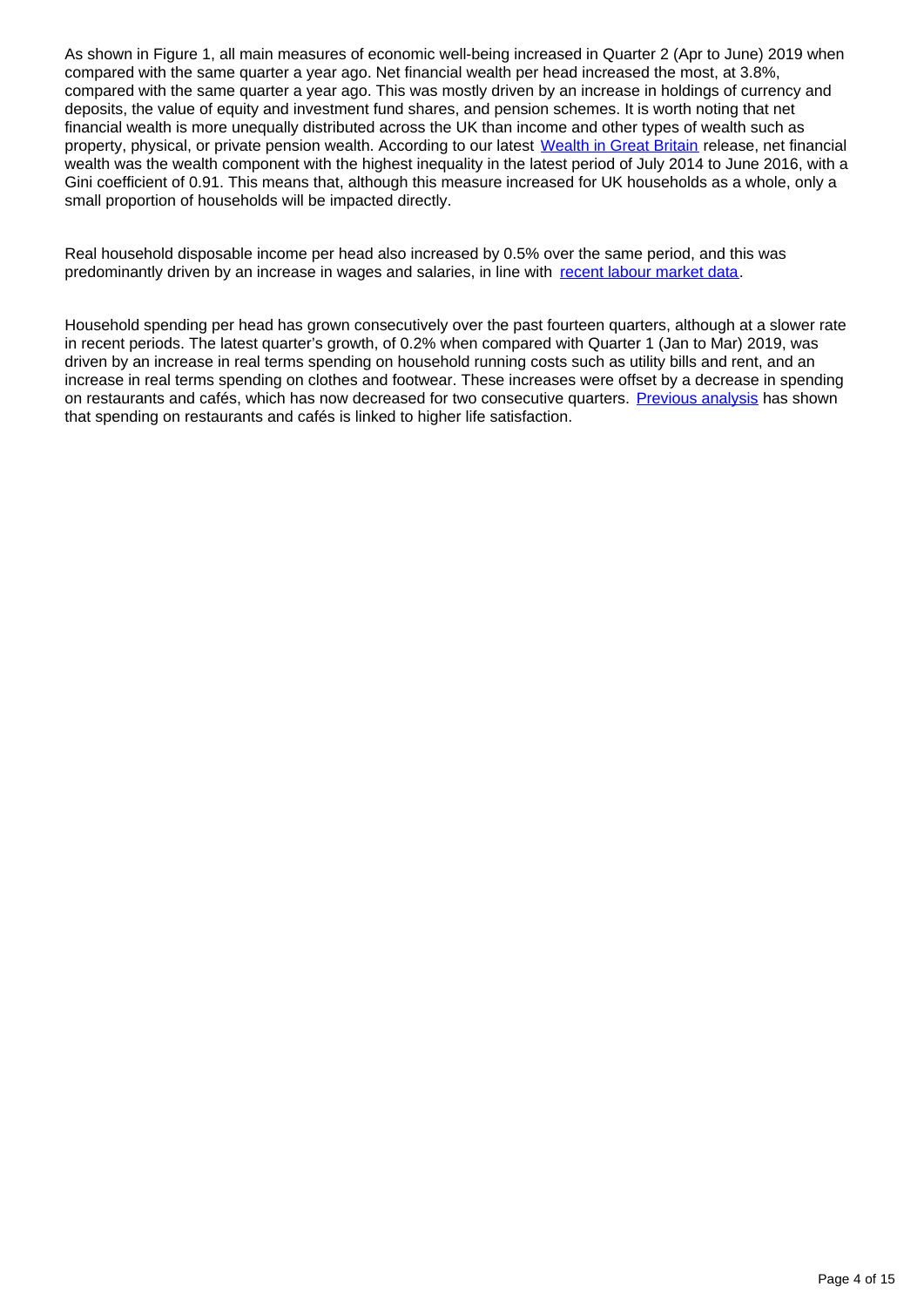### **Figure 2: Household debt has increased in the quarter ending June 2019**

**Contribution to quarterly growth in UK debt, UK, Quarter 2 (Apr to Jun) 2011 to Quarter 2 2019**

## Figure 2: Household debt has increased in the quarter ending **lune 2019**

Contribution to quarterly growth in UK debt, UK, Quarter 2 (Apr to Jun) 2011 to Quarter 2 2019



### **Source: Office for National Statistics - UK National Accounts**

#### **Notes:**

- 1. Short-term loans are loans with an original maturity of one year or less.
- 2. Long-term loans are loans with an original maturity of one year or more.
- 3. Original maturity is defined as period from the issue date until the final scheduled payment date.

The household debt to income ratio also showed an increase of 0.4% compared with the previous quarter which was driven by an increase in household debt. Figure 2 shows a breakdown of total household debt showing that the increase in the quarter ending June 2019 was driven by an increase in the value of long-term loans secured on dwellings which is predominantly made up of mortgages. Household debt can fluctuate, however this is the first time that the household debt to income ratio has increased since Quarter 3 (July to Sept) 2017. Although it remains in line with the overall trend of the series, we will continue to monitor this measure.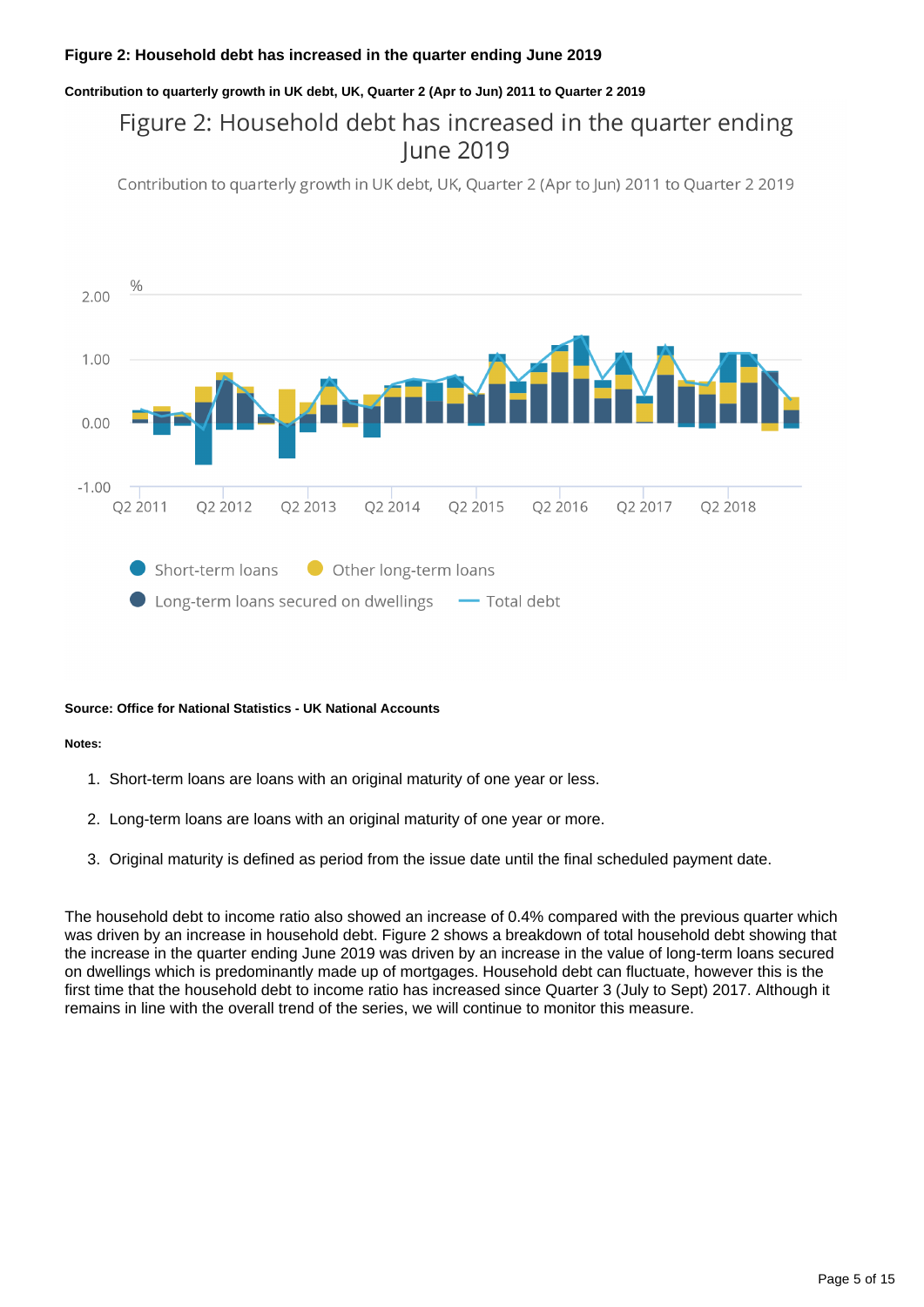# <span id="page-5-0"></span>**4 . Personal well-being**

### **Figure 3: Most measures of personal well-being showed little change in the quarter ending June 2019**

**Average ratings of life satisfaction, feeling that the things done in life are worthwhile, and happiness, UK, Quarter 2 (Apr to June) 2011 to Quarter 2 2019**

Figure 3: Most measures of personal well-being showed little change in the quarter ending June 2019

Average ratings of life satisfaction, feeling that the things done in life are worthwhile, and happiness, UK, Ouarter 2 (Apr to June) 2011 to Ouarter 2 2019



#### **Source: Office for National Statistics - Annual Population Survey**

#### **Notes:**

- 1. Chart axis has a break in it.
- 2. The data have been seasonally adjusted see [Technical report: personal well-being quarterly estimates](https://www.ons.gov.uk/peoplepopulationandcommunity/wellbeing/methodologies/personalwellbeingquarterlyestimatestechnicalreport) for more information.

Although there were improvements in measures of economic well-being in Quarter 2 (Apr to June) 2019, there was little change in ratings of life satisfaction, feeling that things done in life are worthwhile, and happiness in Quarter 2 2019 compared with the same quarter a year ago. Looking at the longer-term trends, average ratings for these three measures continued to improve in the UK up to Quarter 1 (Jan to Mar) 2015. After this period, they reached a plateau, with fluctuations quarter on quarter but no significant changes in Quarter 2 2019 compared with the same quarter a year ago.

In addition to looking at average ratings, we also monitor potential inequalities in personal well-being by comparing those rating each aspect of their well-being either at a very high level or a very low level. In Quarter 2 2019, the proportion of people rating their happiness at a low level increased by 0.6 percentage points (from 7.8% to 8.4%) compared with the same quarter a year ago. None of the other measures showed any significant change over this period.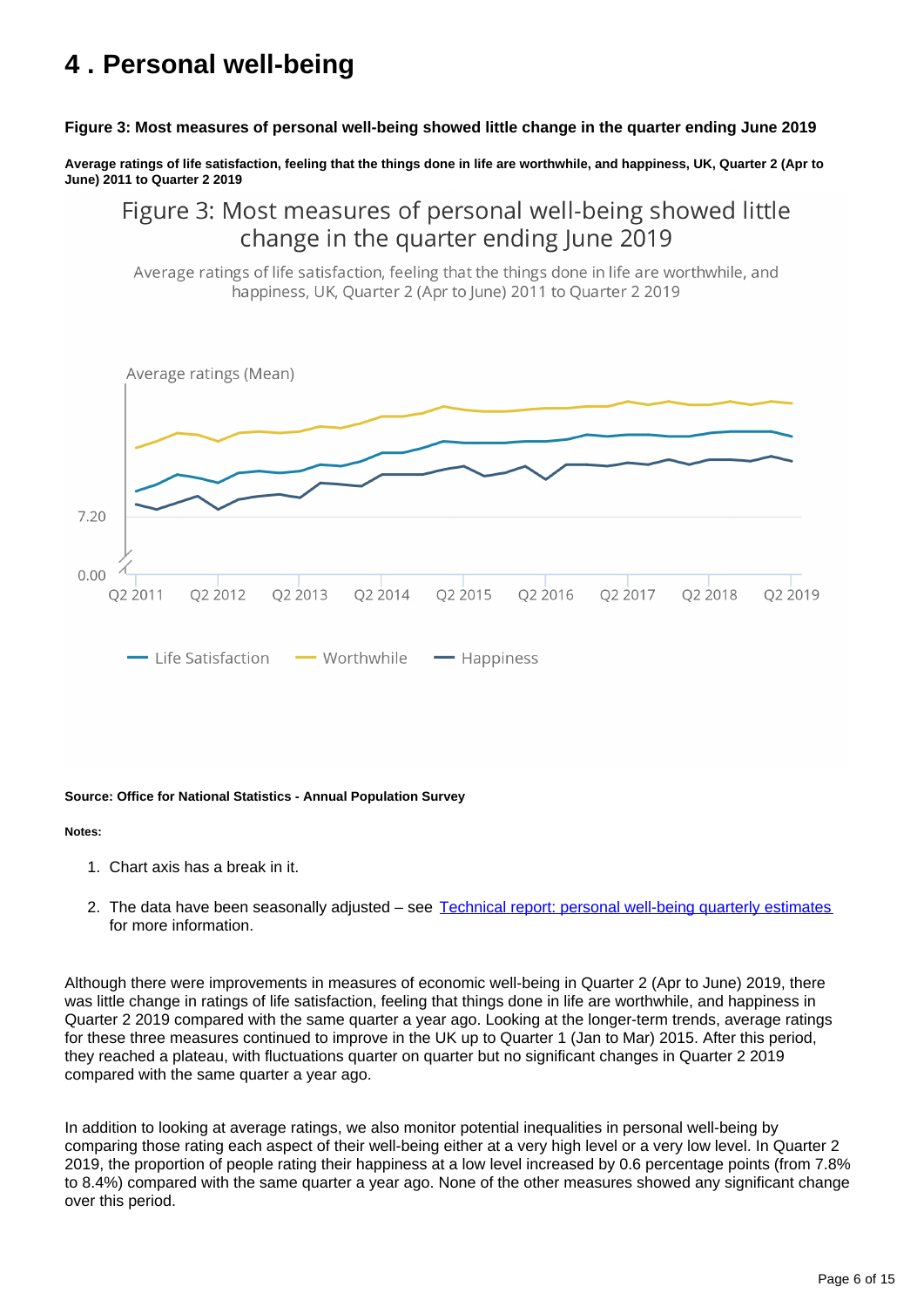### **Figure 4: Average anxiety levels in the UK increased by 4.9% in the quarter ending June 2019**

#### **Average anxiety ratings, UK, Quarter 2 (Apr to June) 2011 to Quarter 2 2019**

## Figure 4: Average anxiety levels in the UK increased by 4.9% in the quarter ending June 2019

Average anxiety ratings, UK, Quarter 2 (Apr to June) 2011 to Quarter 2 2019



#### **Source: Office for National Statistics - Annual Population Survey**

#### **Notes:**

- 1. Chart axis has a break in it.
- 2. The data have been seasonally adjusted see [Technical report; personal well-being quarterly estimates](https://www.ons.gov.uk/peoplepopulationandcommunity/wellbeing/methodologies/personalwellbeingquarterlyestimatestechnicalreport) for more information.

In Quarter 2 2019, average anxiety ratings increased by 4.9% (from 2.83 to 2.97 out of 10) when compared with the same quarter a year ago. Looking at the longer-term, anxiety reached its highest average rating in Quarter 2 2019 in more than five years, since Quarter 4 (Oct to Dec) 2013 at 2.97 out of 10.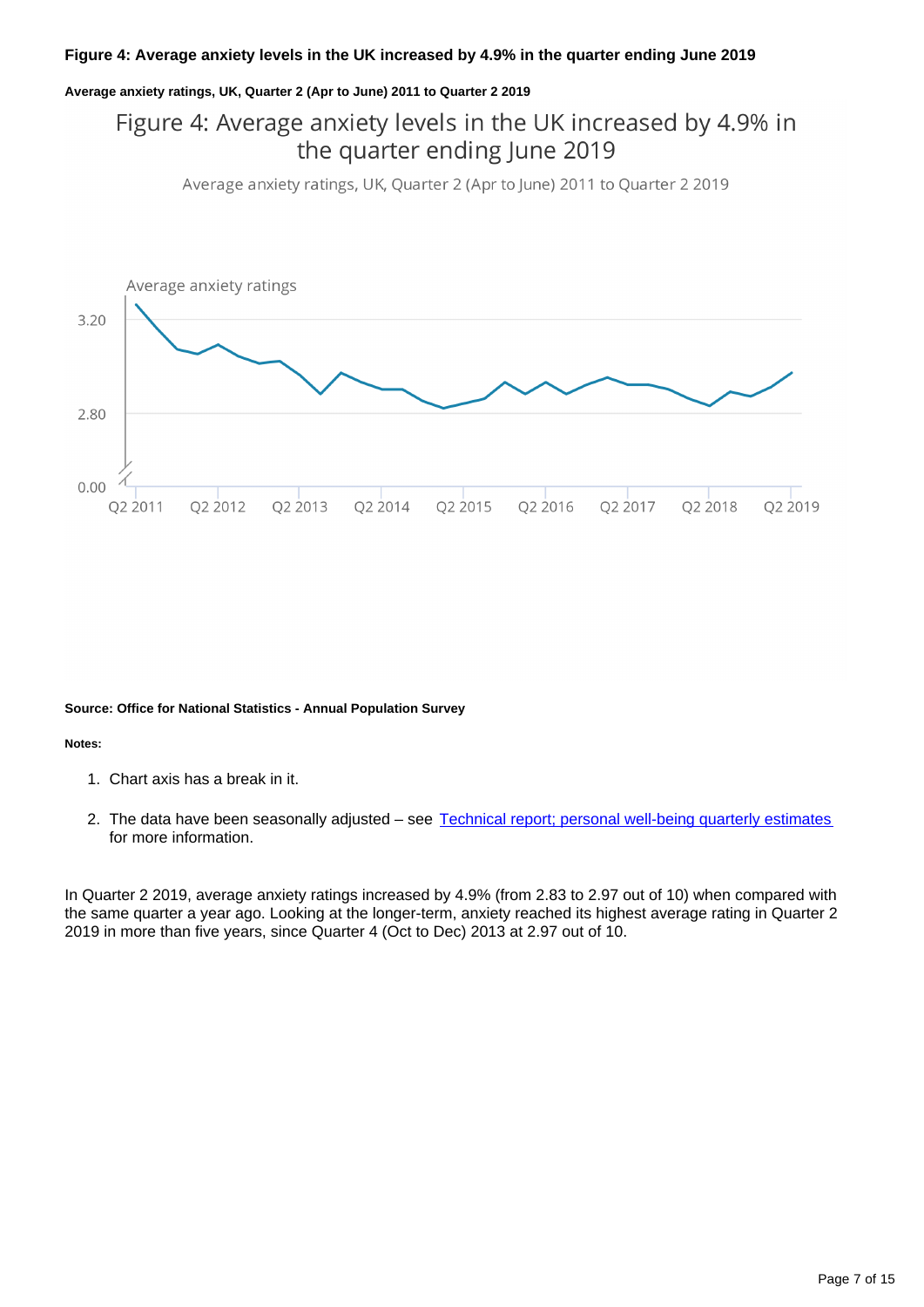### **Figure 5: More people report "high" anxiety and fewer people report "very low" anxiety in the quarter ending June 2019**

**Proportion of people reporting "low" and "very high" ratings of anxiety, UK, Quarter 2 (Apr to June) 2011 to Quarter 2 2019**

## Figure 5: More people report "high" anxiety and fewer people report "very low" anxiety in the quarter ending June 2019

Proportion of people reporting "low" and "very high" ratings of anxiety, UK, Quarter 2 (Apr to June) 2011 to Quarter 2 2019



### **Source: Office for National Statistics - Annual Population Survey**

Very Low

#### **Notes:**

 $\bullet$  High

- 1. "High" anxiety refers to those reporting a rating of 6 to 10 and "very low" anxiety refers to those reporting a score of 0 to 1 (on an 11-point scale from 0 to 10).
- 2. The data has been seasonally adjusted see [Technical report: personal well-being quarterly estimates](https://www.ons.gov.uk/peoplepopulationandcommunity/wellbeing/methodologies/personalwellbeingquarterlyestimatestechnicalreport) for more information.

In Quarter 2 2019, the proportion of people reporting "very low" anxiety decreased from 41.6% to 39.8% compared with the same quarter a year ago. Over the same period, the proportion of people reporting "high" anxiety increased from 19.6% to 21.2%.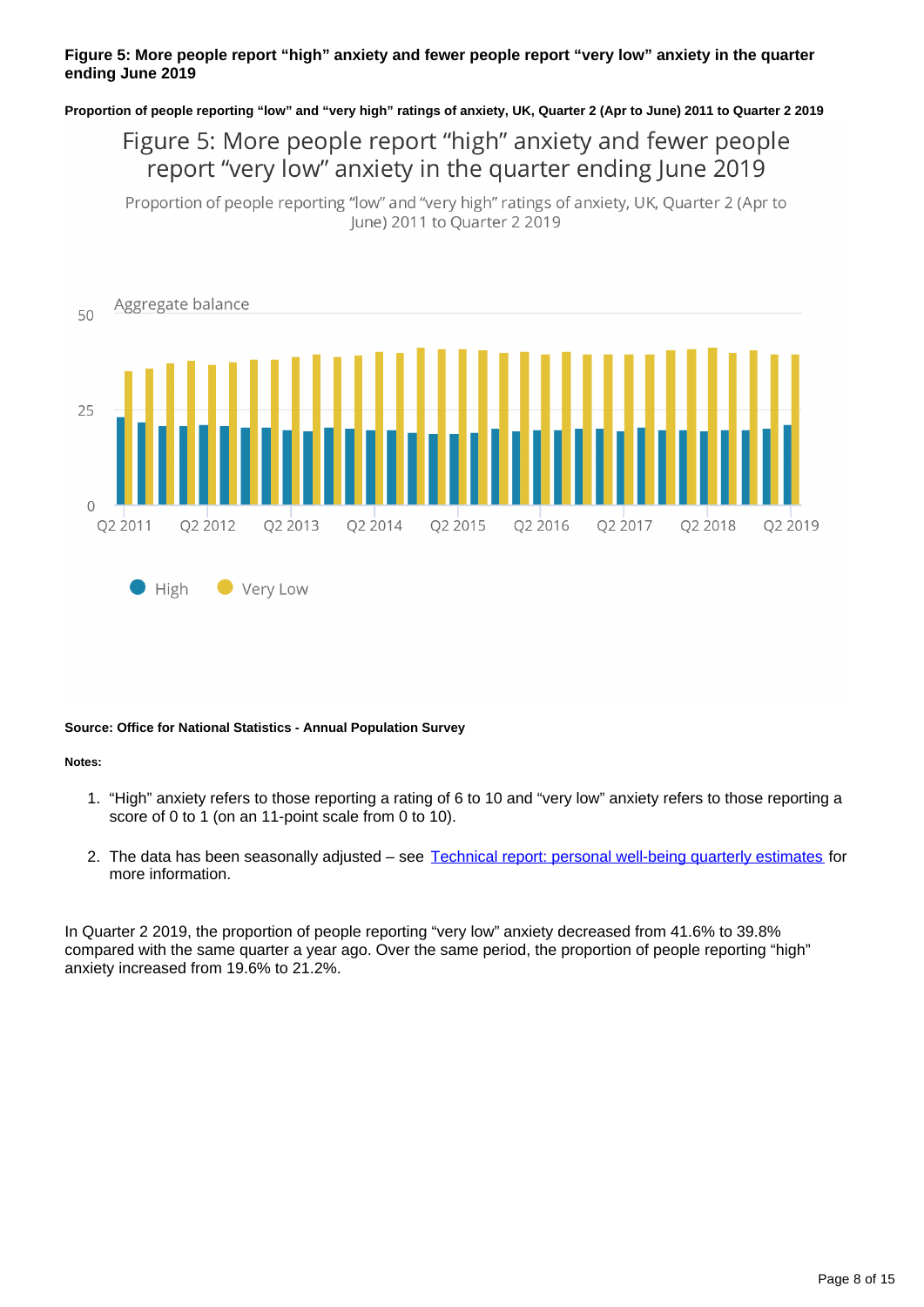# <span id="page-8-0"></span>**5 . Economic expectations for the next 12 months**

### **Figure 6: Expectations for the year ahead for unemployment trends and the general economic situation remain negative**

### **Aggregate balance, UK, Quarter 1 (January to March) 2011 to Quarter 2 (April to June) 2019**

## Figure 6: Expectations for the year ahead for unemployment trends and the general economic situation remain negative

Aggregate balance, UK, Quarter 1 (January to March) 2011 to Quarter 2 (April to June) 2019



- General economic situation over the next twelve months
- Unemployment expectations over the next twelve months
- Statement on financial situation of household

### **Source: European Commission - Eurobarometer Consumer Survey**

### **Notes:**

- 1. The source is the Eurobarometer Consumer Survey, which is collected by GFK (Growth from Knowledge) for the European Commission.
- 2. A negative balance means that, on average, respondents expected the general economic situation to worsen. A positive balance means they expect it improved and a zero balance indicates no change.

People's perceptions of their personal financial situation remained positive in the second quarter of 2019. This is in keeping with the continued improvement in a range of household finance measures as seen in Section 3. Despite this, expectations of the general economic situation for the next year continued to be negative as they have been since Quarter 3 (July to Sept) 2015.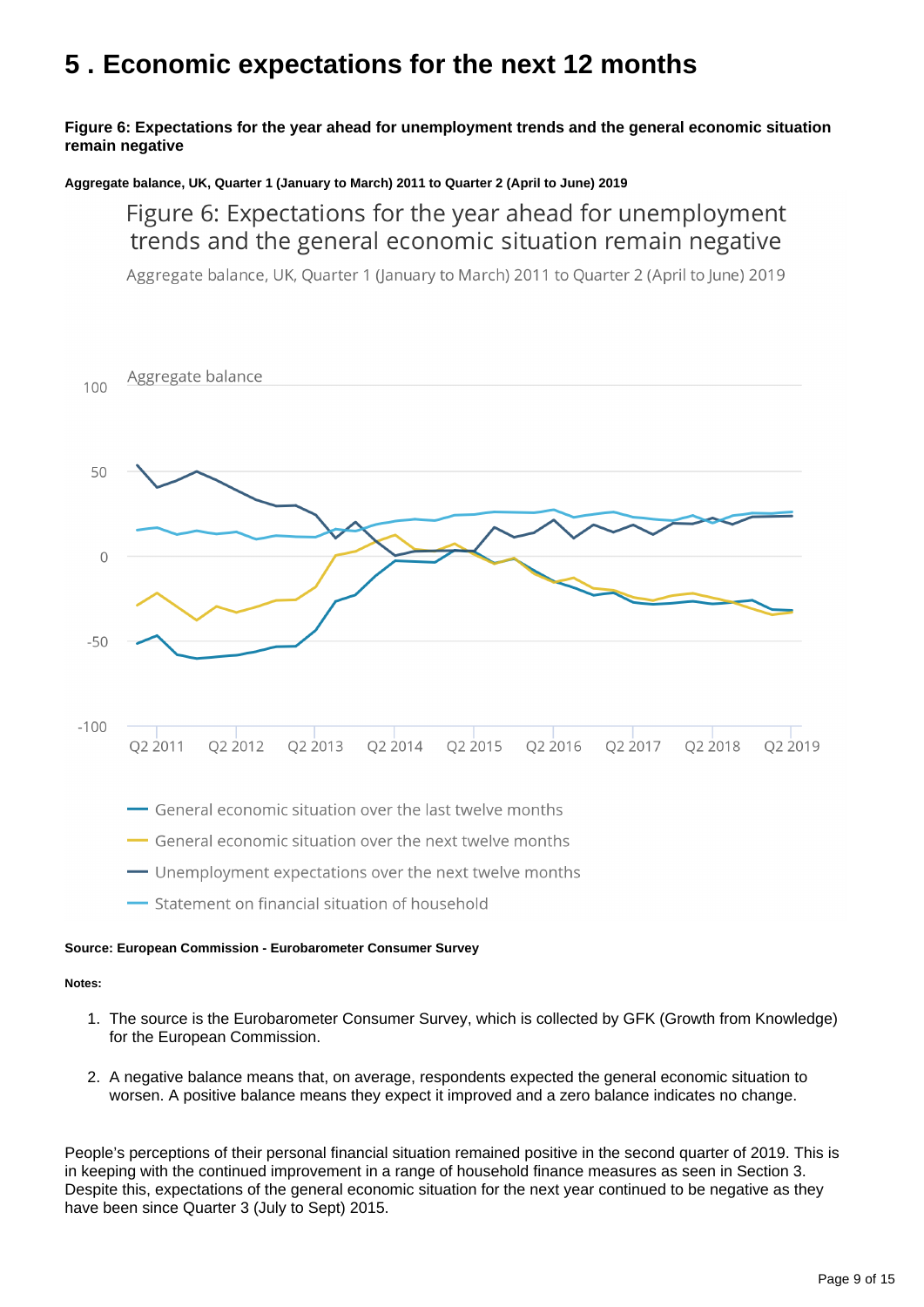Although the unemployment rate increased slightly in Quarter 2 (Apr to June) 2019 compared with the previous quarter (by 0.1 percentage points), it remained at historically low levels. This was not reflected in people's own subjective assessments, as expectations for increasing unemployment in the year ahead continued to climb and reached their highest level since Quarter 2 (Apr to June) 2013.

# <span id="page-9-0"></span>**6 . Personal and economic well-being reference data and information**

[Quarterly personal well-being estimates - Seasonally Adjusted](https://www.ons.gov.uk/peoplepopulationandcommunity/wellbeing/datasets/quarterlypersonalwellbeingestimatesseasonallyadjusted)

Dataset | Released 14 November

Experimental seasonally adjusted quarterly estimates of life satisfaction, worthwhile, happiness and anxiety in the UK.

[Quarterly personal well-being estimates - Non-seasonally Adjusted](https://www.ons.gov.uk/peoplepopulationandcommunity/wellbeing/datasets/quarterlypersonalwellbeingestimatesnonseasonallyadjusted)

Dataset | Released on 14 November 2019

Experimental quarterly statistics of life satisfaction, feeling that the things done in life are worthwhile, happiness and anxiety in the UK.

[Quality information for quarterly personal well-being estimates](https://www.ons.gov.uk/redir/eyJhbGciOiJIUzI1NiJ9.eyJpbmRleCI6MiwicGFnZVNpemUiOjEwLCJwYWdlIjoxLCJ1cmkiOiIvcGVvcGxlcG9wdWxhdGlvbmFuZGNvbW11bml0eS93ZWxsYmVpbmcvZGF0YXNldHMvcXVhbGl0eWluZm9ybWF0aW9uZm9ycGVyc29uYWx3ZWxsYmVpbmdlc3RpbWF0ZXMiLCJsaXN0VHlwZSI6InJlbGF0ZWRkYXRhIn0.FsoSgTOusPQ-RipYR1SsjrTpZvqJ2uvu6qaqXXd55SM)

Dataset | Released on 14 November 2019

Confidence intervals and sample sizes for experimental quarterly statistics of life satisfaction, feeling that the things done in life are worthwhile, happiness and anxiety in the UK.

### [Annual personal well-being estimates](https://www.ons.gov.uk/redir/eyJhbGciOiJIUzI1NiJ9.eyJpbmRleCI6MSwicGFnZVNpemUiOjEwLCJwYWdlIjoxLCJ1cmkiOiIvcGVvcGxlcG9wdWxhdGlvbmFuZGNvbW11bml0eS93ZWxsYmVpbmcvZGF0YXNldHMvaGVhZGxpbmVlc3RpbWF0ZXNvZnBlcnNvbmFsd2VsbGJlaW5nIiwibGlzdFR5cGUiOiJyZWxhdGVkZGF0YSJ9.wU7wCC9rKH5pSByMKmQSectCNPLSSRnqbd9yaOPE1NY)

Dataset | Released on 14 November 2019

Annual estimates of life satisfaction, feeling that the things done in life are worthwhile, happiness and anxiety in the UK.

[Quality information for annual personal well-being estimates](https://www.ons.gov.uk/redir/eyJhbGciOiJIUzI1NiJ9.eyJpbmRleCI6MiwicGFnZVNpemUiOjEwLCJwYWdlIjoxLCJ1cmkiOiIvcGVvcGxlcG9wdWxhdGlvbmFuZGNvbW11bml0eS93ZWxsYmVpbmcvZGF0YXNldHMvcXVhbGl0eWluZm9ybWF0aW9uZm9ycGVyc29uYWx3ZWxsYmVpbmdlc3RpbWF0ZXMiLCJsaXN0VHlwZSI6InJlbGF0ZWRkYXRhIn0.FsoSgTOusPQ-RipYR1SsjrTpZvqJ2uvu6qaqXXd55SM)

Dataset | Released on 14 November 2019

Confidence intervals and sample sizes for annual estimates of life satisfaction, feeling that the things done in life are worthwhile, happiness and anxiety in the UK.

[Economic well-being estimates](https://www.ons.gov.uk/peoplepopulationandcommunity/personalandhouseholdfinances/incomeandwealth/datasets/economicwellbeingreferencetablesummaryoffigures)

Dataset | Released on 14 November 2019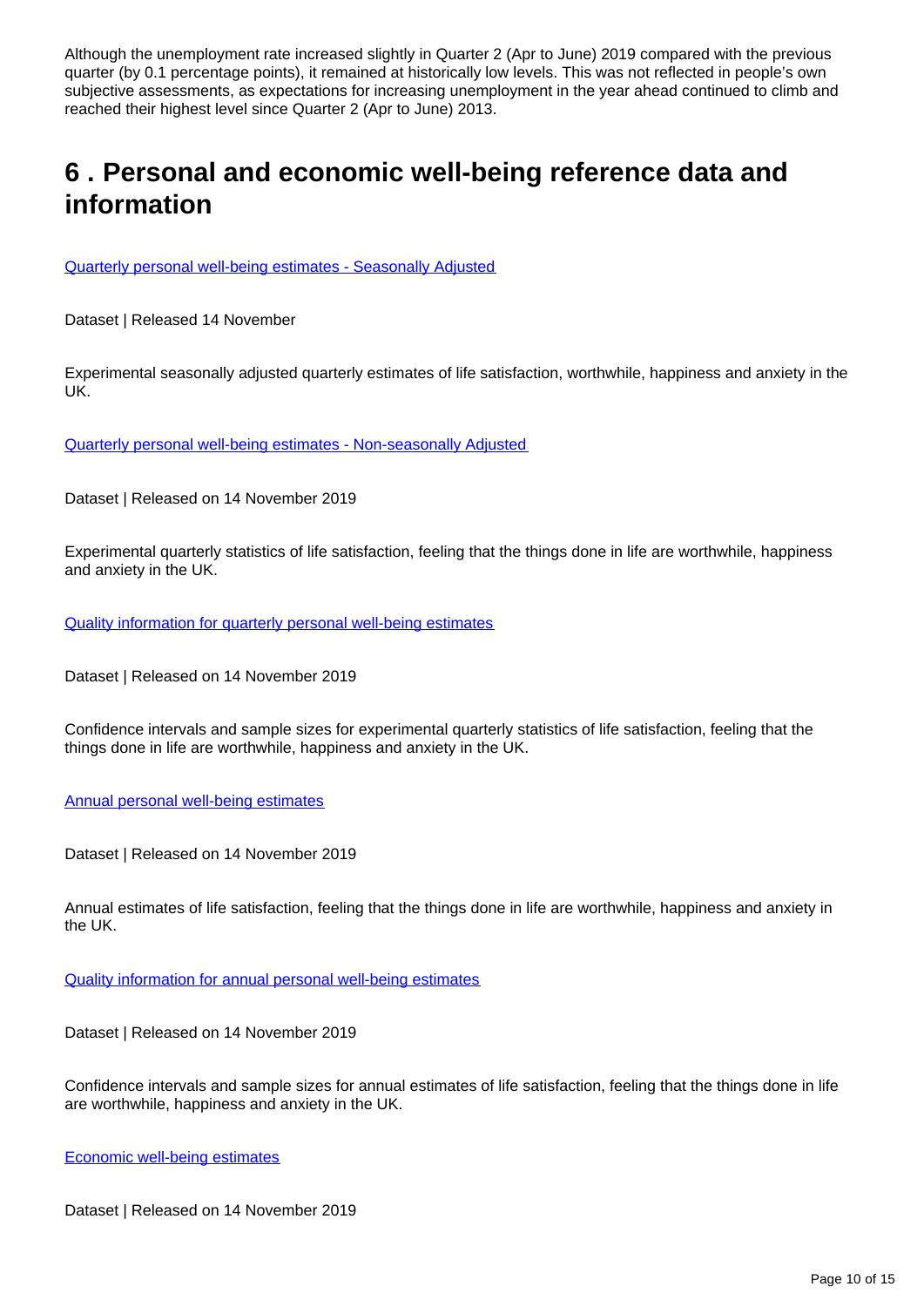Estimates of economic well-being, including household income, spending and wealth, distribution of wealth and income, whole economy wealth, and unemployment.

# <span id="page-10-0"></span>**7 . Glossary**

### **Economic well-being**

Our economic well-being measures present a rounded and comprehensive basis for assessing changes in economic well-being through indicators that adjust or supplement more traditional measures such as gross domestic product (GDP).

### **Personal well-being**

Our personal well-being measures ask people to evaluate, on a scale of 0 to 10, how satisfied they are with their life overall, whether they feel they have meaning and purpose in their life, and about their emotions (happiness and anxiety) during a particular period.

### **Thresholds**

Thresholds are used to present dispersion in the data. For the life satisfaction, worthwhile and happiness questions, ratings are grouped in the following way:

- $\bullet$  0 to 4 (low)
- 5 to 6 (medium)
- $\bullet$  7 to 8 (high)
- 9 to 10 (very high)

For the anxiety question, ratings are grouped differently to reflect the fact that higher anxiety is associated with lower personal well-being. The ratings for anxiety are grouped as follows:

- 0 to 1 (very low)
- $\bullet$  2 to 3 (low)
- $\bullet$  4 to 5 (medium)
- $\bullet$  6 to 10 (high)

# <span id="page-10-1"></span>**8 . Measuring the data**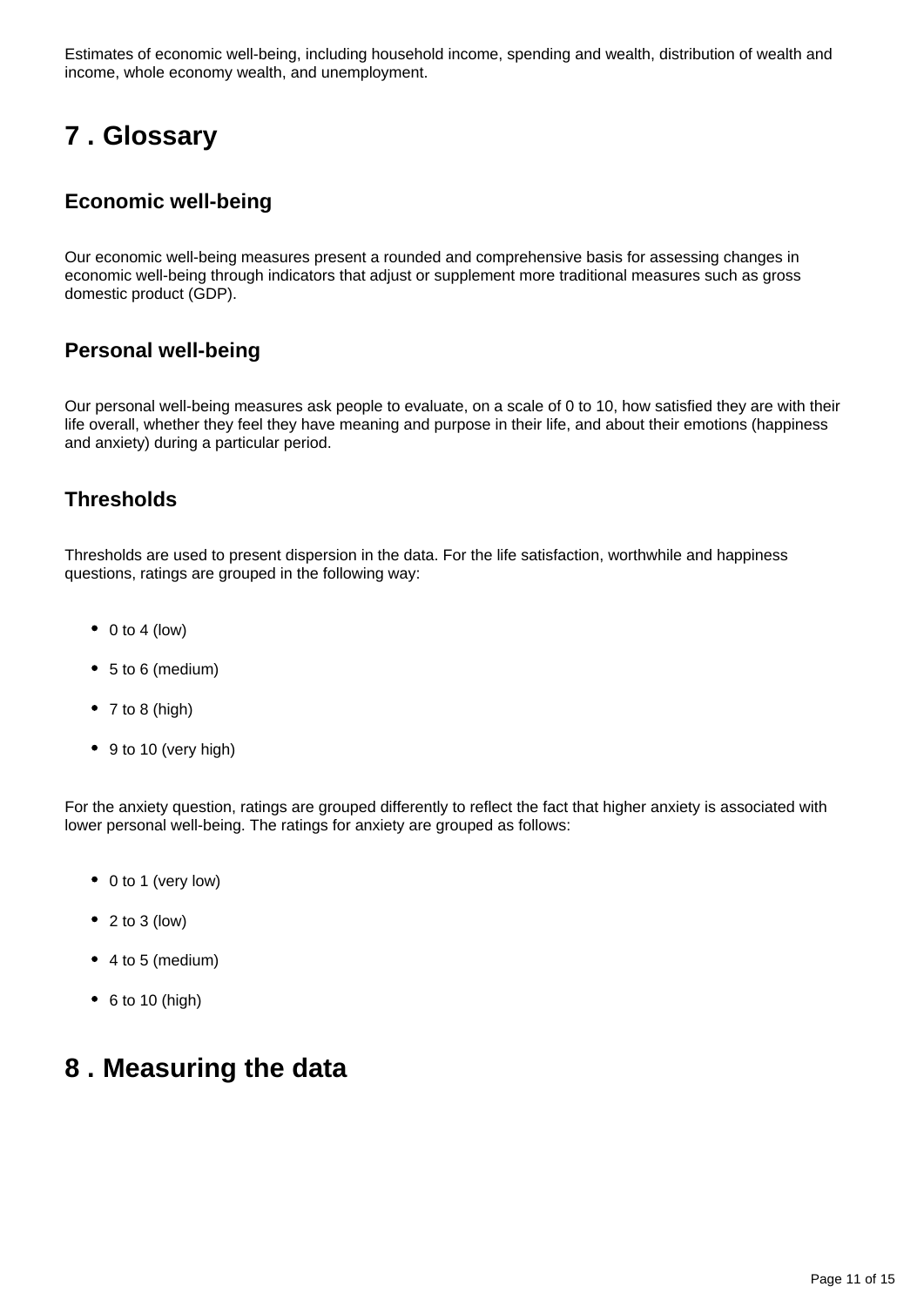### **Data sources**

The data underpinning the personal and economic well-being indicators come from various sources with different timeliness and coverage. This release is based on the most recent data available as of November 2019. The personal well-being estimates are from the Annual Population Survey (APS), which is a continuous household survey, covering the UK, with the aim of providing estimates between censuses of important social and labour market variables at a local area level.

The economic well-being estimates are from the UK Economic Accounts, which aim to provide detailed estimates of national product, income and expenditure, UK sector accounts and UK balance of payments. The economic expectations estimates are sourced from the Eurobarometer Consumer Survey, which is collected by GFK (Growth from Knowledge) for the European Commission. [The questions included in the survey \(PDF, 285KB\)](https://ec.europa.eu/info/sites/info/files/questionnaires_uk_cons_en.pdf) provide information on the general perception of the financial and economic situation.

### **Measuring "people and prosperity"**

In November 2010, we set up the [Measuring National Well-being programme](https://www.ons.gov.uk/peoplepopulationandcommunity/wellbeing/articles/measuresofnationalwellbeingdashboard/2018-09-26) to monitor and report UK progress by producing accepted and trusted measures of the well-being of the nation. We have pioneered the measurement of well-being in the UK in addition to traditional measures of prosperity, enabling policymakers to make better, well-informed decisions. We have also been monitoring economic well-being by assessing how households are faring using measures of household wealth and disposable income.

Traditionally, we reported our quarterly updates on personal well-being and economic well-being in separate publications; however, a [recent user feedback survey](https://www.ons.gov.uk/peoplepopulationandcommunity/wellbeing/methodologies/personalwellbeingoutputssummaryofuserfeedback) suggested the need for more in-depth analysis on the relationship between personal and economic well-being.

In February 2019, we introduced [a new series on "people and prosperity"](https://www.ons.gov.uk/peoplepopulationandcommunity/wellbeing/bulletins/personalandeconomicwellbeingintheuk/september2018) as part of our ["Beyond GDP" initiative](https://blog.ons.gov.uk/2019/02/04/beyond-gdp-how-ons-is-developing-wider-measures-of-well-being/) bringing together personal and economic well-being for the first time. The aim is to provide timely, quarterly indicators and analysis of household financial health as well as personal well-being. In measuring economic growth, we want to know the extent to which it affects different groups in society. This will make it easier for policymakers and other users to consider questions such as whether changes in the size of the economy, and the distribution of that income, are reflected in our personal well-being.

### **Quality and methodology information**

The [Personal well-being in the UK Quality and Methodology Information](https://www.ons.gov.uk/peoplepopulationandcommunity/wellbeing/methodologies/personalwellbeingintheukqmi) report contains important information on the strengths and limitations and uses of the data as well as how outputs are created, and the quality and accuracy of those outputs. For more information on personal well-being, please see the Personal well-being user [guidance](https://www.ons.gov.uk/peoplepopulationandcommunity/wellbeing/methodologies/personalwellbeingsurveyuserguide) and [Harmonised principles of personal well-being.](https://gss.civilservice.gov.uk/guidances/harmonisation/0-harmonised-principles/personal-well-being/)

The framework and indicators for economic well-being used in this release were outlined in [Economic Well-being,](http://webarchive.nationalarchives.gov.uk/20160105234010/http:/www.ons.gov.uk/ons/rel/wellbeing/economic-well-being/framework-and-indicators/index.html)  [Framework and Indicators,](http://webarchive.nationalarchives.gov.uk/20160105234010/http:/www.ons.gov.uk/ons/rel/wellbeing/economic-well-being/framework-and-indicators/index.html) published in November 2014. Basic quality and methodology information for all economic well-being indicators included in this statistical bulletin is available from:

- [Gross domestic product \(GDP\) Quality and Methodology Information](https://www.ons.gov.uk/economy/grossdomesticproductgdp/qmis/grossdomesticproductgdpqmi) report
- [Consumer Price Indices Quality and Methodology Information report](https://www.ons.gov.uk/economy/inflationandpriceindices/qmis/consumerpriceinflationqmi)
- [Wealth and Assets Survey Quality and Methodology Information](https://www.ons.gov.uk/peoplepopulationandcommunity/personalandhouseholdfinances/debt/methodologies/wealthandassetssurveyqmi) report
- [Effects of taxes and benefits on household income Quality and Methodology information](https://www.ons.gov.uk/peoplepopulationandcommunity/personalandhouseholdfinances/incomeandwealth/methodologies/theeffectsoftaxesandbenefitsonukhouseholdincome) report
- [Labour Force Survey \(LFS\) Quality and Methodology Information report](https://www.ons.gov.uk/employmentandlabourmarket/peopleinwork/employmentandemployeetypes/qmis/labourforcesurveylfsqmi)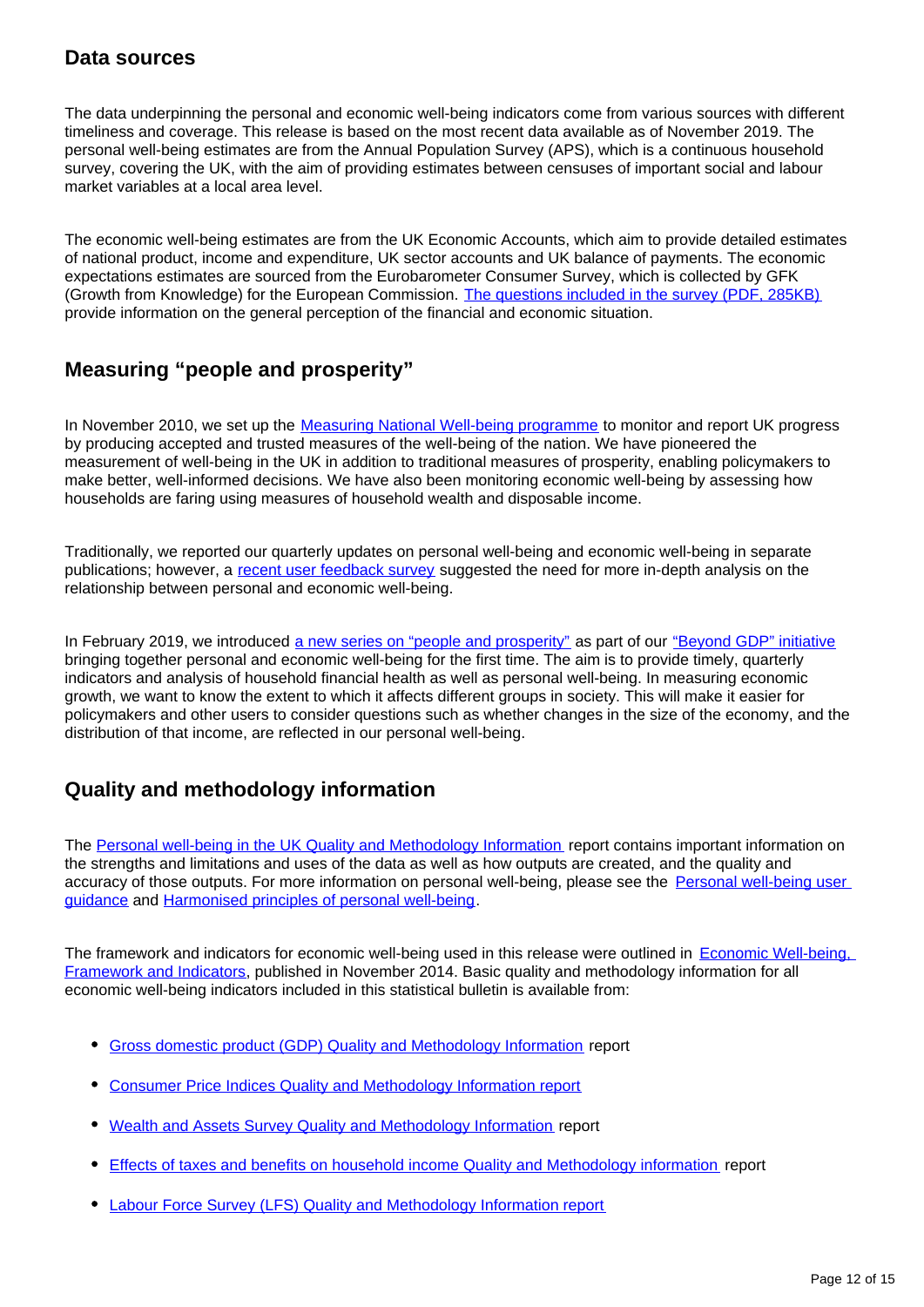### **Interpreting the term "aggregate balance"**

Aggregate balance is a measure which shows the difference between positive and negative answering options, measured as percentage points of total answers. For example, if there are six options: "very positive", "positive", "stayed the same", "negative", "very negative" and "don't know", with PP, P, S, N, NN and D representing the respective percentages of respondents choosing these options, the aggregate balance (AB) is calculated as follows:

AB=(PP+0.5\*P)–(0.5\*N+NN)

Therefore, the aggregate balance is a scale from negative 100 (where all respondents chose "very negative") to positive 100 (where all respondents chose "very positive"). See section 3.3 of the Eurobarometer User Guide for [more information.](https://ec.europa.eu/info/sites/info/files/bcs_user_guide_en_0.pdf)

### **Feedback and future publications**

In February 2019, alongside our [previous publication](https://www.ons.gov.uk/peoplepopulationandcommunity/wellbeing/bulletins/personalandeconomicwellbeingintheuk/september2018), we launched a survey to gather user feedback about our personal and economic well-being outputs. Users told us that our work fitted their requirements well – the language used, analytical detail and visual analyses met their needs. But the feedback also highlighted ways in which we could improve the quality and usability of our outputs such as shortening the length of bulletins. Additionally, there were requests to focus on more in-depth analysis, such as more insights into regional data and inequalities, and providing more information or explanation of more technical aspects.

Over the coming months, we will continue to address feedback and engage further with our users to improve the usability and usefulness of our work. We also aim to better promote our well-being dashboard and explore opportunities to improve our interactive tools. Your feedback will be very valuable in making our results useful and accessible. If you have any questions, please contact us at PeopleAndProsperity@ons.gov.uk.

# <span id="page-12-0"></span>**9 . Strengths and limitations**

### **Data quality**

This is the first time that we are publishing quarterly data for the personal well-being figures as Experimental Statistics. The aim is to use the quarterly data to explore short-term changes in personal well-being by looking at fluctuation over the years and comparisons over quarters one year apart. Additionally, using quarterly estimates has the benefit of being more comparable with the economic well-being estimates which use quarterly data for its indicators.

### **Seasonal adjustment**

The data published for our quarterly personal well-being figures are all seasonally adjusted (although nonseasonally adjusted estimates are also available). This aids interpretation by removing recurring fluctuations caused, for example, by holidays or other seasonal patterns. Further information on the seasonality in the quarterly personal well-being can be found in the accompanying Technical report: personal well-being quarterly estimates.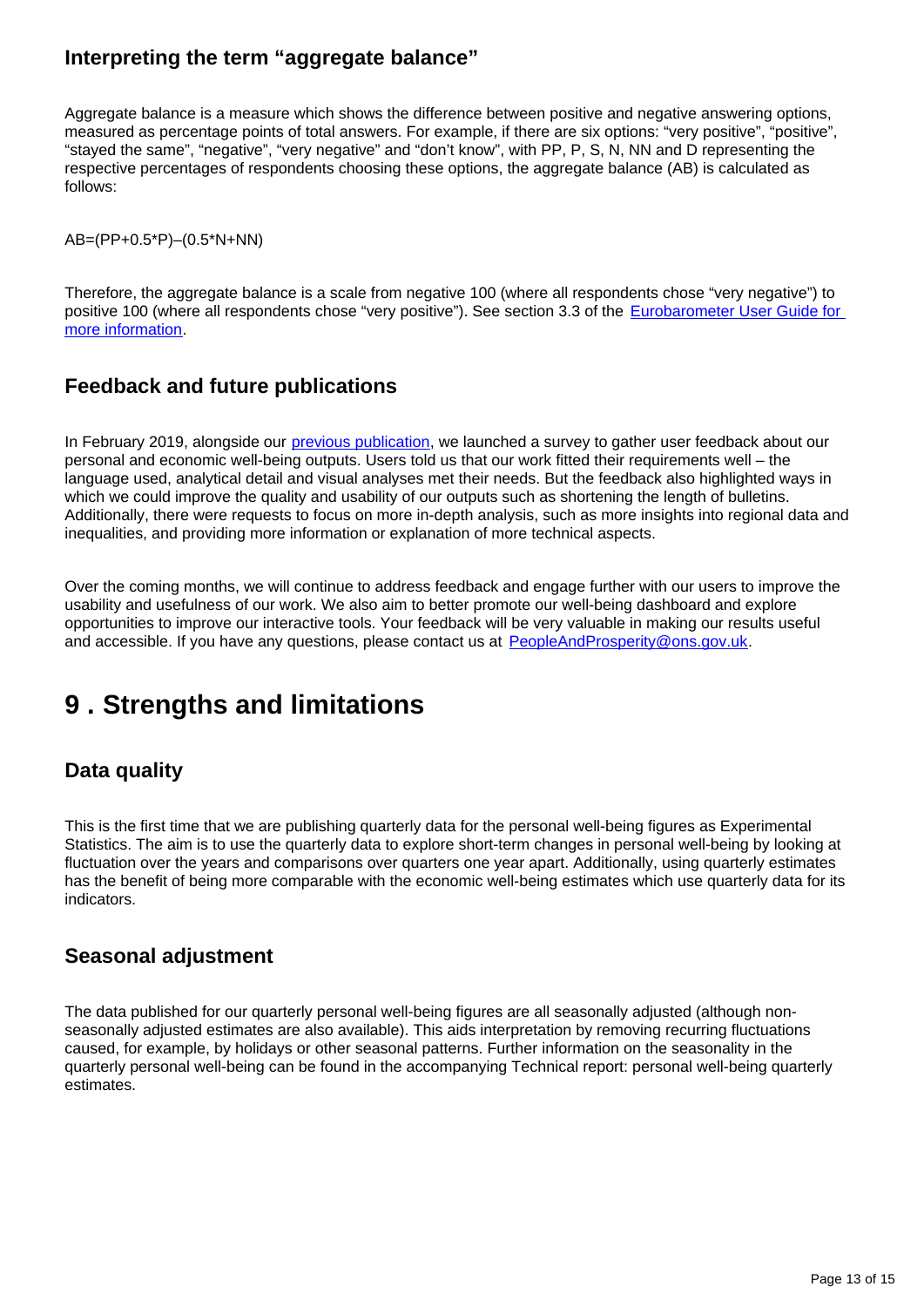## **Annual Population Survey data reweighting**

Weighting answers to survey questions ensures that estimates are representative of the target population. Each person in the survey data has a "weight", the number of people that person represents in the population, which is used to produce estimates for the population. More accurate weighting is based on the latest available population estimates for that time period. When new population estimates become available, data can be reweighted to ensure better representation and so precision of estimates. For greater accuracy, it is common practice to revise previously published estimates when new weights become available. Based on new population estimates, new well-being weights have been available for the Annual Population Survey (APS) data since March 2019. We have used this reweighted data to produce our quarterly personal well-being estimates and our [annual personal well](https://www.ons.gov.uk/peoplepopulationandcommunity/wellbeing/datasets/headlineestimatesofpersonalwellbeing)[being estimates](https://www.ons.gov.uk/peoplepopulationandcommunity/wellbeing/datasets/headlineestimatesofpersonalwellbeing) for the years ending June 2012 to 2019 at the UK level. The reweighted data for the years ending September 2012 to 2019 will be available in our upcoming publication early next year.

### **Statistical significance**

Please note that:

- any changes mentioned in this publication are "statistically significant"
- the statistical significance of differences noted within the release are determined based on non-overlapping confidence intervals
- comparisons have been based on unrounded data

# <span id="page-13-0"></span>**10 . Related links**

[Personal well-being quarterly estimates technical report](https://www.ons.gov.uk/peoplepopulationandcommunity/wellbeing/methodologies/personalwellbeingquarterlyestimatestechnicalreport)

Methodology | Released on 14 November 2019

Description of the statistical methods and techniques used to create and analyse quarterly estimates for personal well-being in the UK. This is the first time that we are publishing quarterly data for the personal well-being figures as Experimental Statistics, providing a more timely picture comparable with economic well-being statistics.

[Personal well-being in the UK: April 2018 to March 2019](https://www.ons.gov.uk/peoplepopulationandcommunity/wellbeing/bulletins/measuringnationalwellbeing/april2018tomarch2019#personal-well-being-data)

Bulletin | Released on 23 October 2019

Estimates of life satisfaction, feeling that the things done in life are worthwhile, happiness and anxiety at the UK, country, regional, county and local authority level.

[Personal and economic well-being: what matters most to our life satisfaction?](https://www.ons.gov.uk/redir/eyJhbGciOiJIUzI1NiJ9.eyJpbmRleCI6MywicGFnZVNpemUiOjEwLCJ0ZXJtIjoicGVyc29uYWwgd2VsbC1iZWluZyIsInBhZ2UiOjEsInVyaSI6Ii9wZW9wbGVwb3B1bGF0aW9uYW5kY29tbXVuaXR5L3dlbGxiZWluZy9hcnRpY2xlcy9wZXJzb25hbGFuZGVjb25vbWljd2VsbGJlaW5naW50aGV1ay93aGF0bWF0dGVyc21vc3R0b291cmxpZmVzYXRpc2ZhY3Rpb24iLCJsaXN0VHlwZSI6InNlYXJjaCJ9.PD588u8Nlf-OKMQo_0dNuQEvjYgLrXULdgVVQk5cWdk)

Article | Released on 15 May 2019

Examines how socio-demographic and economic factors are associated with life satisfaction. These factors include sex, age, health, marital and economic status as well as household income and expenditure.